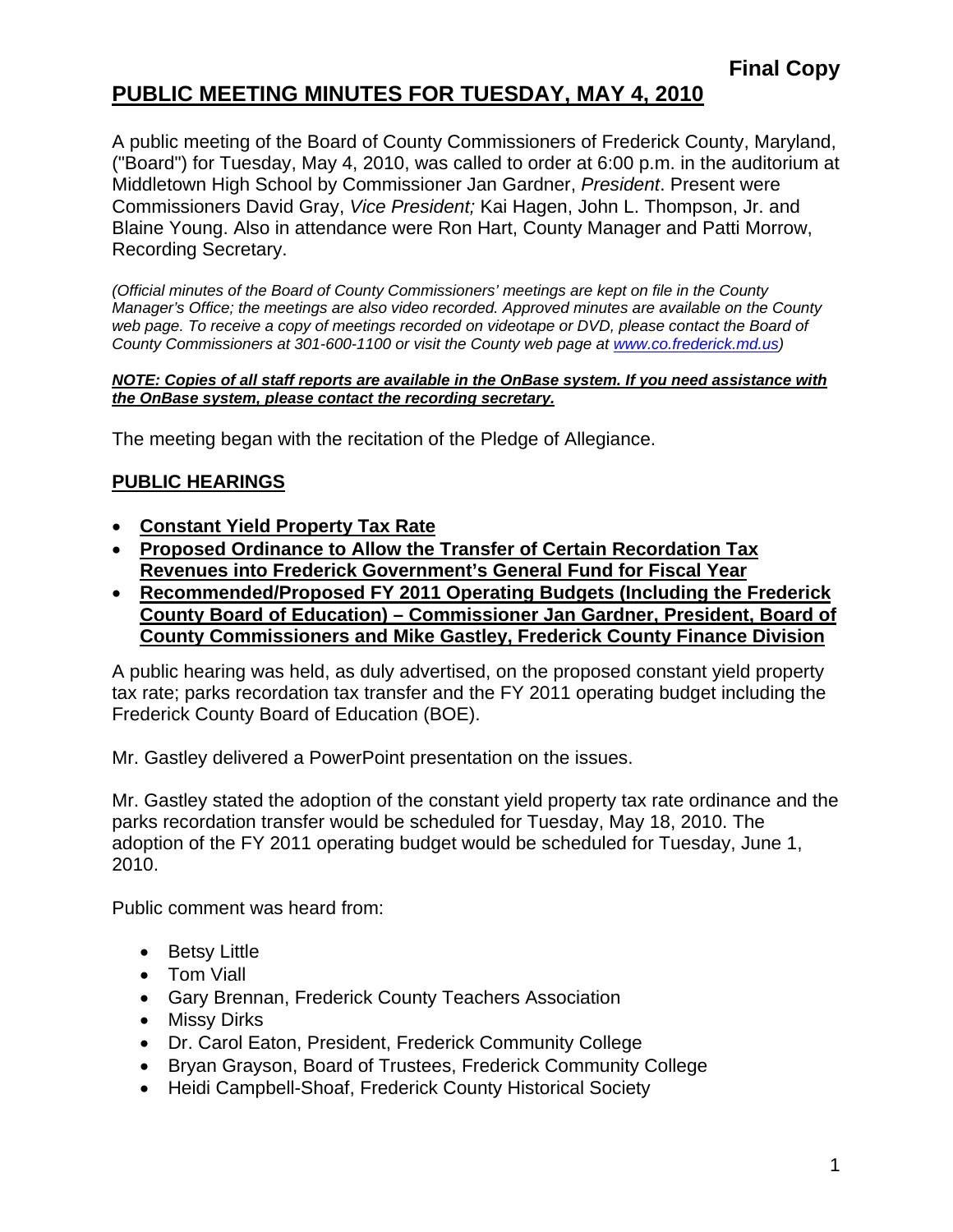### **PUBLIC MEETING MINUTES FOR TUESDAY, MAY 4, 2010**

- Karen Blackwood
- Matthew Gabb
- Patty Madert
- Elizabeth Paul
- Lorrell Angelety
- Rosemary Watson
- Georgeann Jackson
- Katie Byrum
- Norm Craig
- Daphne Gabb, President, PTA Council of Frederick County
- Stephanie Miller
- Dr. Linda Burgee, Superintendant, Frederick County Public Schools
- Matthew Carlstrom
- Ed Gabb
- Sean Byrne
- Ken Kerr
- Monica Jarc
- Michael Catoe
- Kevin Conley
- Agnesanne Danehey
- Isabel Geister
- Kat Hanberry
- Jim Lehmann
- John Ford
- Glenn Blanchard
- Robin Winkler-Pickett
- Kathleen Carmack
- Janice Spiegel
- Annette Royster
- Mark Kreslins
- Cathy Dewitt-Zahn
- Stephanie Reamy
- Robert Condon
- Deanna Howard
- Sharon Burtman
- Debra Raba
- MC Keegin-Ayer
- Rachel Braunstein
- Scott Guthner
- Hannah and Dani Ebb
- Gail Griffin
- Guyan Sampson
- Omari Patterson